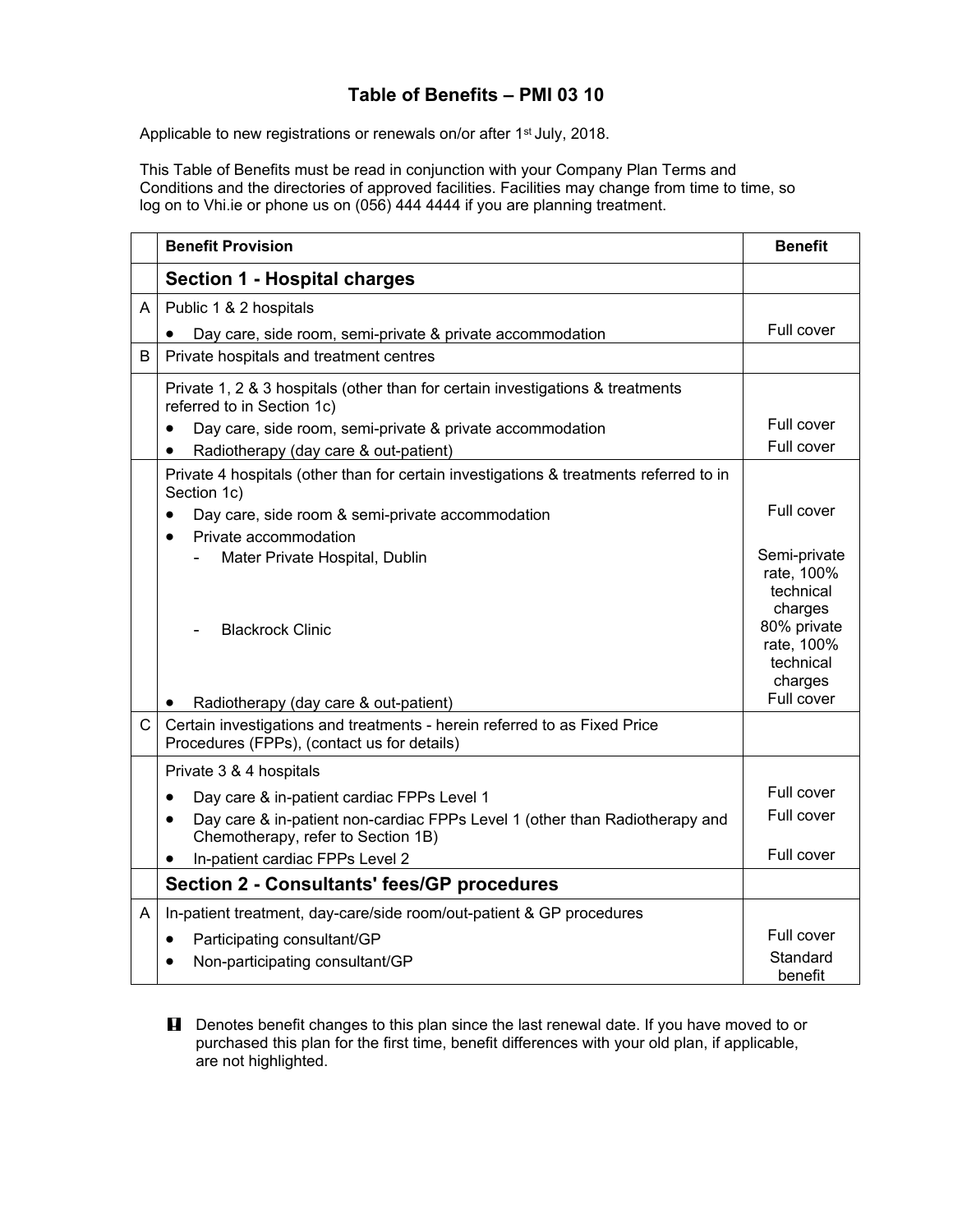|              | Section 3 - Psychiatric cover (read in conjunction with Section<br>1)                                                                                         |                                   |
|--------------|---------------------------------------------------------------------------------------------------------------------------------------------------------------|-----------------------------------|
| A            | In-patient psychiatric cover                                                                                                                                  | 100 days                          |
| B            | Day care psychiatric treatment for approved day care programmes                                                                                               | Contact us for<br>further details |
| C            | In-patient treatment for alcoholism, drug or other substance abuse in any 5 year<br>period                                                                    | 91 days                           |
| D            | Out-patient mental health treatment (in an approved out-patient mental health<br>centre)                                                                      |                                   |
|              | Mental health assessment in every 12 month period                                                                                                             | €100 per<br>member                |
|              | Mental health therapy, 12 visits                                                                                                                              | €100 per visit                    |
|              | <b>Section 4 - Maternity</b>                                                                                                                                  |                                   |
| A            | Normal confinement                                                                                                                                            |                                   |
|              | Public hospital benefit (up to 3 days)<br>$\bullet$                                                                                                           | Full cover                        |
|              | Caesarean delivery (as per hospital benefits listed)                                                                                                          | <b>Refer Section</b>              |
|              | Home birth benefit                                                                                                                                            | €3,500                            |
| B            | In-patient maternity consultant fees (per Schedule of Benefits for Professional<br>Fees)                                                                      | Agreed<br>charges                 |
| C.           | Post-natal home nursing                                                                                                                                       |                                   |
|              | Following 1 nights stay<br>٠                                                                                                                                  | €1,300                            |
|              | Following 2 nights stay                                                                                                                                       | €650                              |
|              | <b>Section 5</b>                                                                                                                                              |                                   |
| A            | Convalescent care - first 14 nights                                                                                                                           | €70 per night                     |
| B            | Cancer care support - one night's accommodation up to $\epsilon$ 100, for each treatment                                                                      | €1,500 per<br>calendar year       |
| $\mathsf{C}$ | Vhi Healthcare approved medical and surgical appliances - subject to an excess of<br>€300 per member per year (contact us for details of eligible appliances) | €6,500 per<br>member year         |
| D.           | Vhi Hospital@Home                                                                                                                                             | Full cover                        |
| E.           | Child home nursing - 28 days per calendar year                                                                                                                | €100 per day                      |
| F            | Parent accompanying child - 14 days per calendar year, following a stay in excess<br>of 3 days in hospital                                                    | €100 per day                      |
| G            | Return home benefit                                                                                                                                           | €100 per<br>claim                 |
| H            | <b>Vhi VisionCare</b>                                                                                                                                         |                                   |
|              | Vhi VisionCare E-Screen (available through Vhi.ie/myvhi)<br>٠                                                                                                 | Full cover                        |
|              | Comprehensive eye exam carried out by a VSP eye-care professional in each<br>12 month period - subject to Vhi VisionCare E-Screen referral                    | Full cover                        |
|              | <b>Section 6 - Transport costs</b>                                                                                                                            |                                   |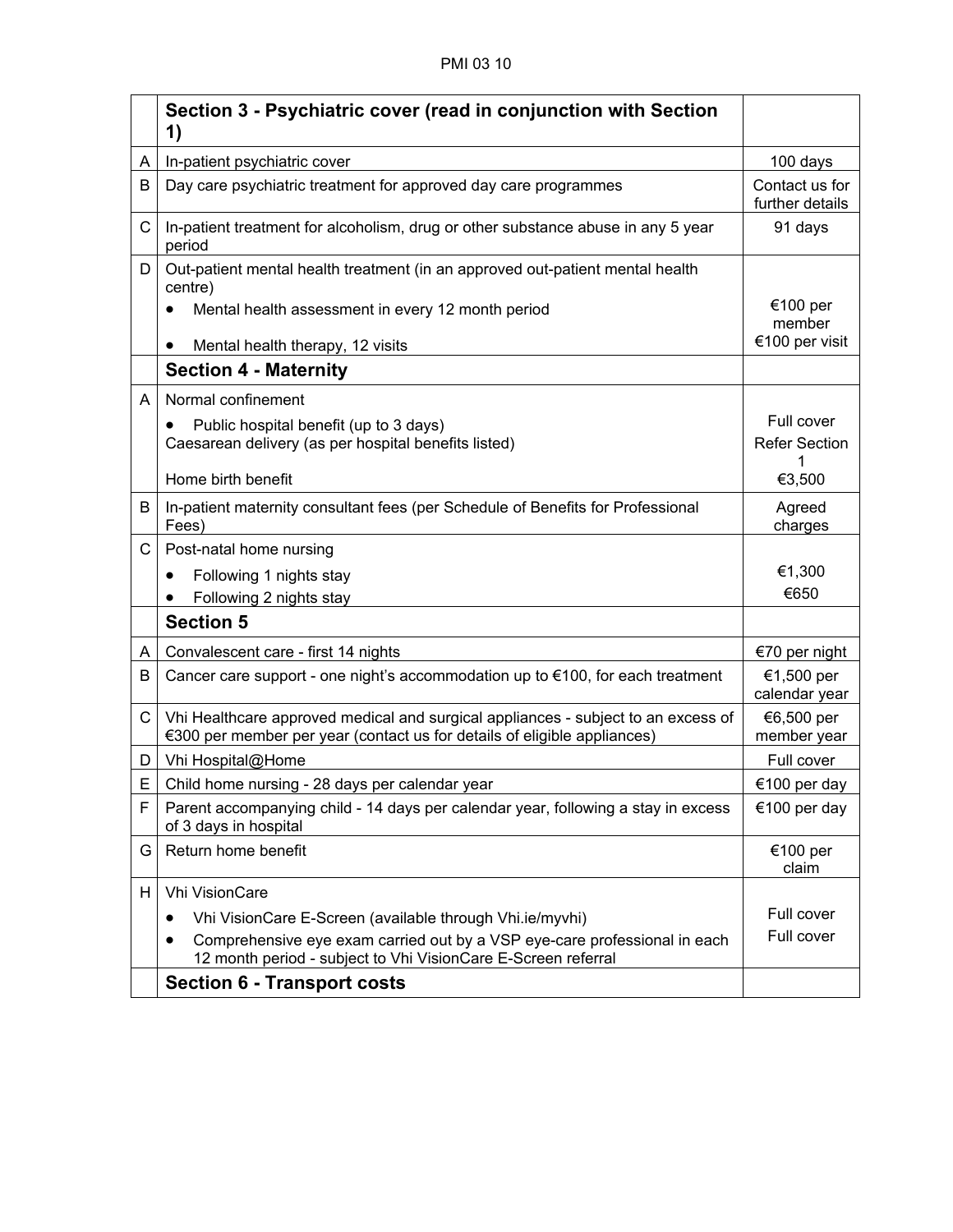| A  | Transport costs (covered in accordance with our rules)                                                                                                                                                                                                     | Agreed<br>charges  |
|----|------------------------------------------------------------------------------------------------------------------------------------------------------------------------------------------------------------------------------------------------------------|--------------------|
|    | Section 7 - Cover outside Ireland                                                                                                                                                                                                                          |                    |
| A  | Emergency treatment abroad                                                                                                                                                                                                                                 | €100,000           |
| В  | Elective treatment abroad (subject to prior approval)                                                                                                                                                                                                      |                    |
|    | Surgical procedures available in Ireland (as per level of cover in Ireland)                                                                                                                                                                                | €100,000           |
|    | Treatment not available in Ireland                                                                                                                                                                                                                         | €100,000           |
|    | <b>Section 8</b>                                                                                                                                                                                                                                           |                    |
| A  | In-patient MRI scans (covered in accordance with Section 1)                                                                                                                                                                                                | Agreed<br>charges  |
| В  | Out-patient MRI scans                                                                                                                                                                                                                                      |                    |
|    | Category 1 - approved MRI centres                                                                                                                                                                                                                          | Full cover         |
|    | Category 2 - approved MRI centres, agreed MRI charges & consultant<br>Radiologists fees (subject to an excess of €125 per scan)                                                                                                                            | Full cover         |
| C  | PET-CT scans (covered in accordance with our rules)                                                                                                                                                                                                        | Agreed<br>charges  |
| D  | CT Scans (covered in accordance with our rules)                                                                                                                                                                                                            | Full cover         |
|    | Section 9 – Day-to-day medical expenses (benefits are per visit,<br>per member, unless otherwise indicated) H                                                                                                                                              |                    |
| A  | General practitioner - 20 visits                                                                                                                                                                                                                           | €80                |
| В  | Consultant consultation - 20 visits                                                                                                                                                                                                                        | €150               |
| C  | Pathology - consultants' fees (per referral)                                                                                                                                                                                                               | €150               |
| D  | Radiology - consultants' fees for professional services (per procedure)                                                                                                                                                                                    | €150               |
| E. | Pathology/Radiology or other diagnostic tests (refer to Section 8 for out-patient<br>MRI benefits) - 100% of agreed charges in an approved out-patient centre.<br>Contact us for details of eligible diagnostic tests and reimbursements                   | €1,000 per<br>year |
| F. | Pre- and post-natal care (combined visits)                                                                                                                                                                                                                 | €2,500             |
| G  | Physiotherapist - 20 visits                                                                                                                                                                                                                                | €80                |
| H. | Optical – eye tests and glasses/contact lenses – 100% of charges in each 12<br>month period (^Payment will be made directly to the provider if attending a VSP<br>network provider, and will not be subject to the annual excess or the annual<br>maximum) | €150^              |
|    | Clinical Psychologist - 20 visits                                                                                                                                                                                                                          | €120               |
| J  | Hearing test in each 12 month period                                                                                                                                                                                                                       | Full cover         |
| Κ  | Health screening - in each 12 month period, covered in accordance with our rules<br>(contact us for details) *                                                                                                                                             |                    |
|    | Lifestage screening programme in a Vhi Medical Centre<br>$\bullet$                                                                                                                                                                                         | Full cover         |
|    | Dexa scans in an approved dexa scan centre                                                                                                                                                                                                                 | Full cover         |
|    | Mammograms in an approved mammogram centre                                                                                                                                                                                                                 | Full cover         |
|    | Accident & emergency cover - 10 visits                                                                                                                                                                                                                     | €100               |